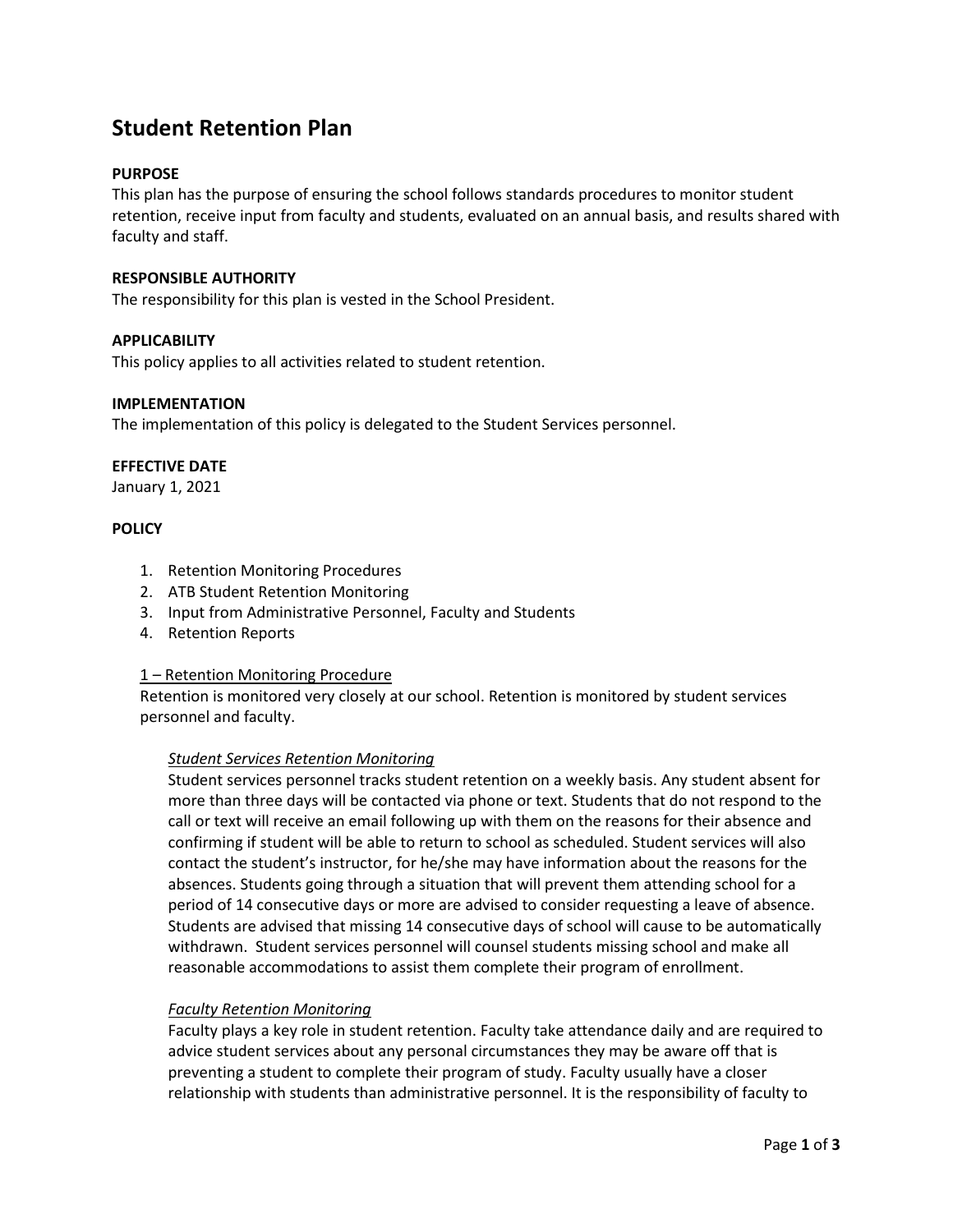reach out to students missing from school and encouraging them to return and speak with student services about any personal circumstances that may be preventing them from attending class daily.

# 2 - ATB Student Monitoring Report

A quarterly report is prepared and presented at the following listed meetings to see students enrolled as Ability to Benefit (ATB) are progressing as expected:

- Quarterly at Strategic Meetings
- Quarterly at Academic Meetings
- Annually at the Staff and Operations Meeting
- Annually at the Institutional Advisory Committee Meeting
- Biannually at the Occupational Advisory Committee Meetings

For students found falling behind, or missing classes, necessary actions are recommended to faculty, as tutoring, and advising sessions.

## 3 – Input from Administrative Personnel, Faculty and Students

Input from administrative personnel, faculty and students regarding retention is collected annually through surveys. Administrative personnel, faculty and students are asked to evaluate the school's retention plan and provide any feedback, comments, or suggestions that they may consider appropriate.

## 4 – Retention Reports

The retention status for each one of the school's programs is included in the *Program and Institutional Outcomes Quarterly Report* presented at the following meetings, where program outcomes are discussed, and corrections/action items proposed when needed:

- Quarterly at Strategic Meetings
- Quarterly at Academic Meetings
- Annually at the Staff and Operations Meeting
- Annually at the Institutional Advisory Committee Meeting
- Biannually at the Occupational Advisory Committee Meetings

## **EQUIPMENT, REPAIR AND MAINTENANCE PROVISIONS**

The equipment necessary for the implementation of this plan is a responsibility of the School President who coordinates any repairs, purchases or updates required. Such requests are to be made directly to the School President, who will attend to each accordingly. Expenses for equipment, repair, maintenance, and replacement are included in the budget allocated to student services.

# **BUDGET**

The budget necessary for the implementation of this policy is allocated under the line item "Student Services" each January as part of the school's projected budget for the year. Revisions to the budget are to be approved by the School President and Financial Director.

#### **EVALUATION**

This plan is annually evaluated by means of a survey collected from: